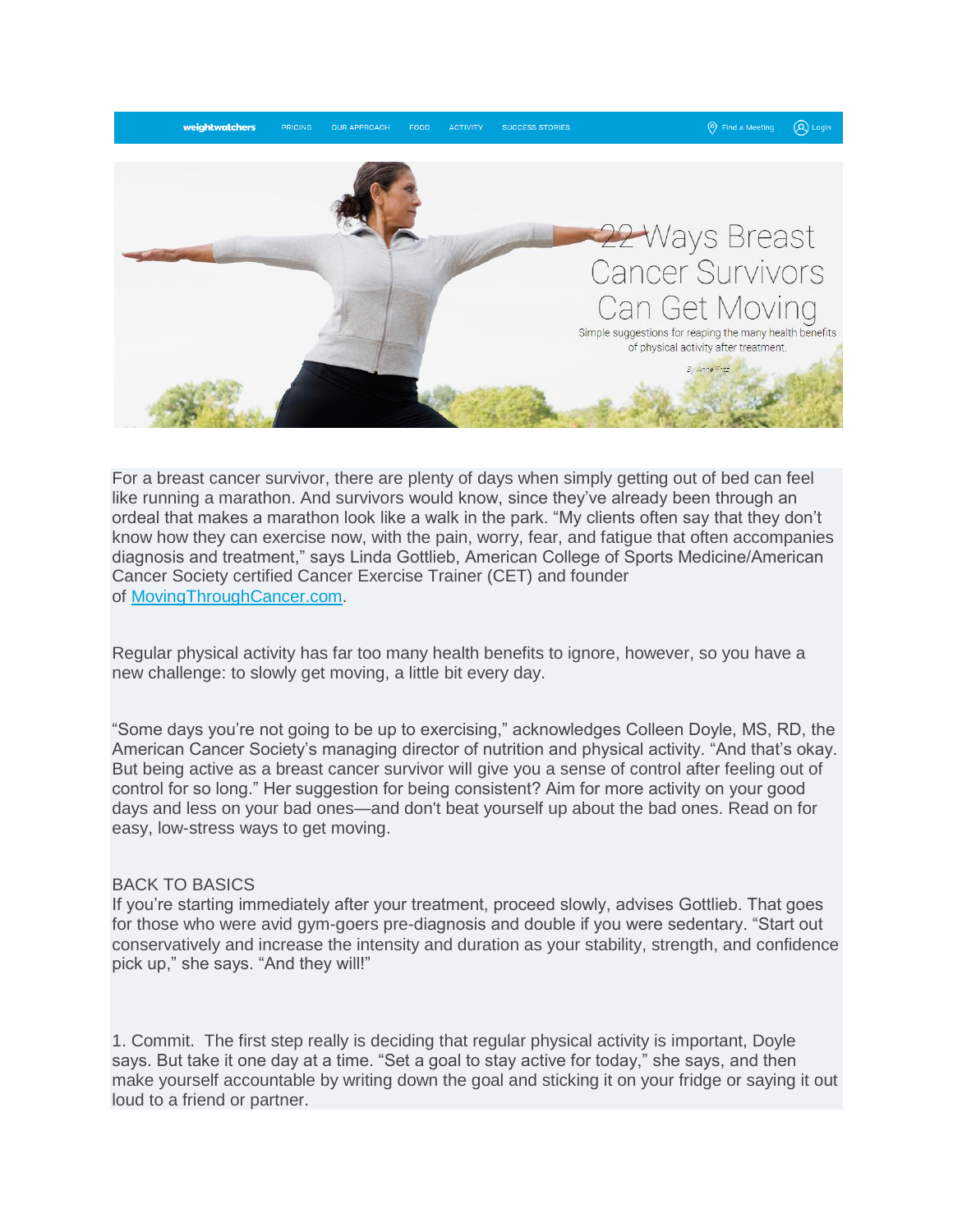2. Ask for help. Once your doctor green-lights your physical activity, consider working with a physical therapist, a cancer exercise trainer, (CET), a [Livestrong at the YMCA](http://www.livestrongattheymca.org/) program, or a certified personal trainer. He or she will tailor a program to fit your needs and refine it as your fitness improves, says Doyle.

3. March in tune. For starters, try walking in place at home to a favorite soundtrack or during the commercials while you're watching the *Today* show, suggests Gottlieb. You literally won't have to leave your comfort zone.

4, 5, 6. S-t-r-e-t-c-h. If even brushing your hair is a strain post-treatment, try these stretches from Blake Swan, director of sports performance at University Orthopaedic Associates in Somerset, NJ. They'll help you regain your normal range of motion in your shoulders and chest. They're ideal for those "bad days" when you don't feel up to anything strenuous.

Corner Stretch: Facing a corner, stand tall with feet together one foot-length away. Place a palm and forearm against each wall at a 90-degree angle at shoulder height. Gently lean your chest toward the wall.

**Itsy Bitsy Spider:** Facing a wall, stand tall with feet together one foot-length away. Place fingertips against the wall at shoulder height. Gently crawl your fingers up the wall until you feel the stretch in your shoulders.

Upper Body Butterflies: Lie on the floor with your hands clasped behind your head and your elbows in front of your face. Gently "fly" both elbows out aiming to touch them to the ground.

## READY, SET, GO!

Now that you're feeling a little more comfortable, kick it up a notch. Try adding weights, joining a gym, and enlisting others to join you.

7. Set the right pace. If you're feeling unsteady, set the treadmill to a slow speed and hold on to the handrail, says Beth Jordan, ACE Certified Personal Trainer and spokeswoman and owner of Beth's Bootcamp in Jacksonville Beach, Florida.

8. Buddy up. Join a breast cancer support group (check [cancer.org\)](http://www.cancer.org/) to find a workout pal. "You're more likely to take that walk or attend that class if you're meeting a buddy," Doyle says. In addition, participating with a fellow breast cancer survivor may help you feel less selfconscious about any physical changes or limitations that you have.

9. Think small. To rebuild muscle mass, skip the fancy weight machines in favor of 1- or 2 pound hand weights. "You focus on your form and control when you lift light weights (think bicep curls or tricep kickbacks), so you're less likely to get injured," says Jordan.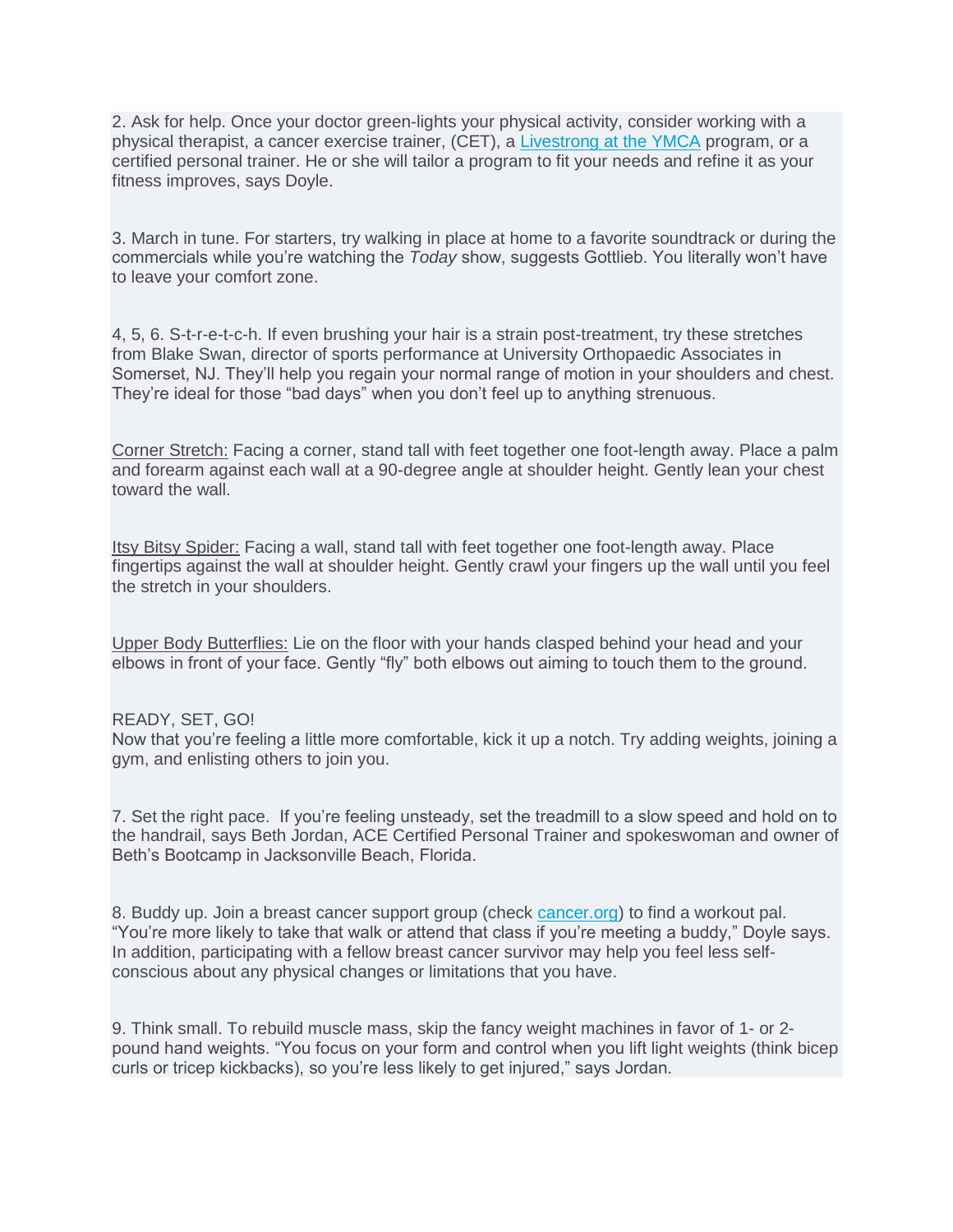10. Bear some weight. Exercises that use your own body weight for resistance may help you regain strength and build bone mass. "Planks, lunges, and squats—exercises that push, pull, and manage body weight—are all excellent," Gottlieb says.

11. Feel the joy. Never underestimate the power of play. "Being active with your kids or grandkids sends a positive message to your entire family," says Doyle. "It tells them that you're committed to being as healthy as possible and to sticking around for a long time to come."

12. Crank up the volume. While a full Zumba class may be too fast-paced, dancing at home alone or with a partner—in a setting where you control the tempo may prompt your brain to release feel-good endorphins, says Jordan. And simply hearing a favorite tune can put you in a good mood. Win-win.

13. Say "Namaste." Yoga is heavily touted for breast cancer survivors. "Any time you can be present with your resilient body, relax into postures designed to elongate muscles and improve posture and concentrate on your breathing, you are moving toward healing," says Gottlieb, who recommends that beginners start with a slower version, such as Hatha.

14. Get into gear. A recumbent stationary bike with a backrest allows you to sit and pedal your way to a complete aerobic workout. Being seated with back support is not only easier on the joints, but may also be helpful if you have "chemo brain" or are otherwise unsteady, says Jordan.

15. Make a splash. "While it can no doubt be hard to get back into a bathing suit, once you're in the water and feeling weightless, the issues of land seemingly melt away," Gottlieb says. Begin by water-walking in the shallow end and progress to a more strenuous workout of water aerobics or swimming.

16. Go to the mat. Pilates, a series of movements that requires concentration and proper breathing, is an excellent option for breast-cancer survivors, says Francesca Meccariello, certified personal trainer and Pilates instructor in Melbourne, FL. "It restores strength to your core and helps open your chest, improve balance, and promote mindfulness before, during, and after recovery," she says. Meccariello recommends starting with a simple mat class before working up to a full session on the reformer.

17. Think defensively. With its slow yet precise movements, tai chi, the martial arts practice, may help you create mindfulness and positive energy all while promoting blood flow and improving your range of motion, says Meccariello.

## KEEP IT MOVING

As your strength and energy return, keep experimenting to find the activity that you enjoy, suggests Doyle. "If you're not a runner, don't force it," she says. Try tennis, a spinning class, hiking, ballroom dancing. You're sure to find something you like by checking [Livestrong at the](http://www.livestrongattheymca.org/)  [YMCA](http://www.livestrongattheymca.org/) (which partners with 534 Y's nationwide).